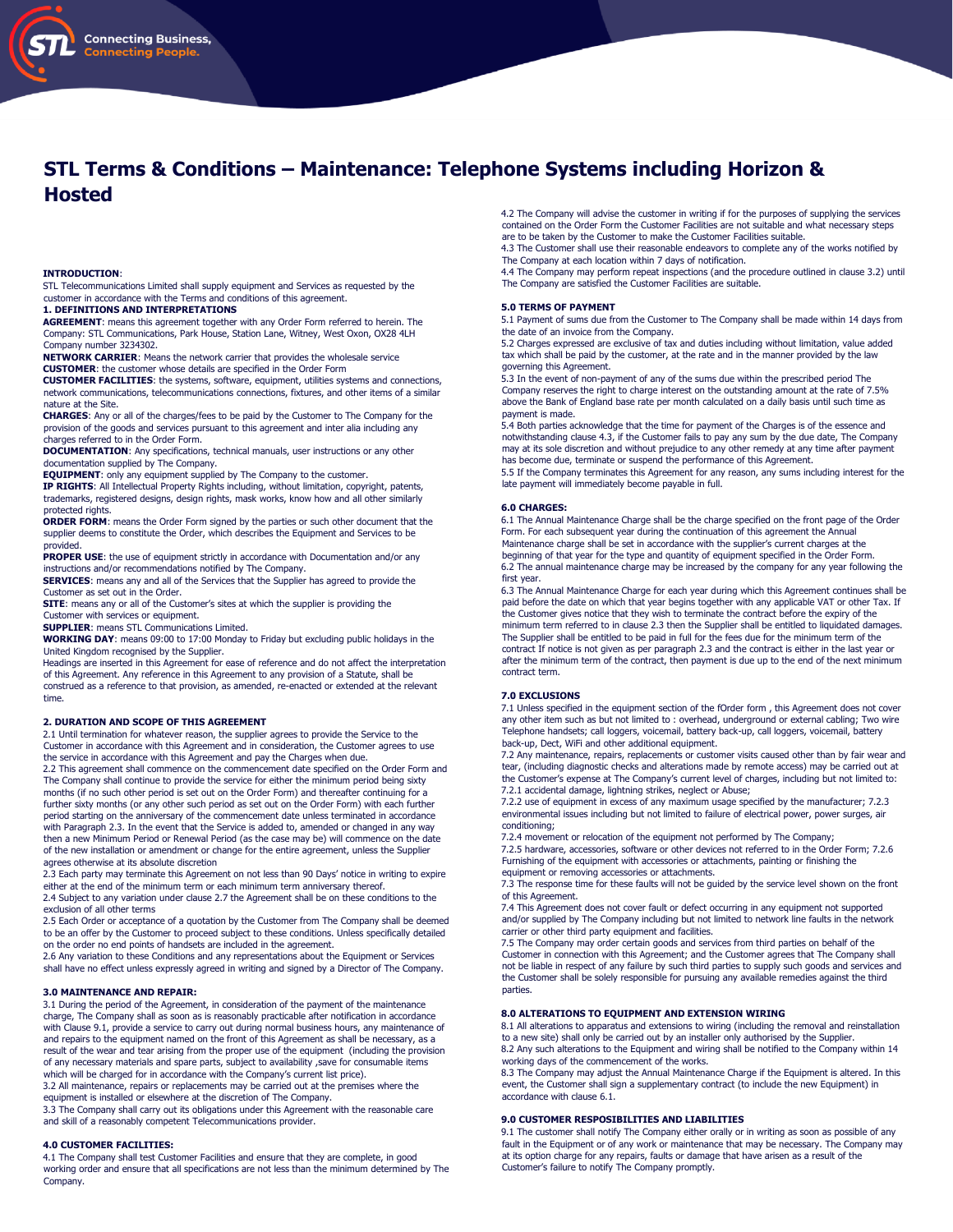9.2 The Customer shall not allow the Equipment to be moved, interfered with or tampered with and shall at all times comply with all reasonable advice given by The Company in relation to the operation and care of the Equipment. Nor should any software installed by the company be removed or ceased by the Customer. The Company may at its own option charge for any repairs carried out due to faults or damage that have been caused by such moving, interference or tampering, or by any failure by the Customer to comply with the Company's directions. 9.3 The Customer shall:

9.3.1 ensure that any IP Rights which The Company is required to use or modify in order to supply maintenance services is /are either proprietary to the Customer or properly licensed to the Customer and that The Company is properly authorised to use or modify the IP Rights. The Customer shall indemnify and hold harmless The Company in respect of any costs, expenses, damages, third party actions or claims arising out of any actual or alleged infringement of third party IP Rights by The Company in respect of any costs, expenses, damages, third party actions or claims arising out of any actual or alleged infringement of third party IP Rights by The Company or the Customer.

9.3.2 ensure that it's employees or other independent Contractors co-operate reasonably with The Company and it's employees.

9.3.3 take all reasonable steps to ensure the Health and Safety of The Company employees, agents or Independent contractors subject to such employees, agents and independent contractors complying with any Customer's health and safety policy notified to the supplier by the Customer in writing.

9.3.4 Promptly furnish The Company with such information (including without limitation IP addresses) and documents as requested by The Company; 9.3.5 Pay all charges invoiced by The Company; as per clause 5

9.3.6 ensure that adequate electrical power is supplied to the Equipment;

9.3.7 Store and maintain Equipment in accordance with Documentation;

9.3.8 shall give the Company and its representatives unhindered access to the Equipment and shall at its expense make available mains electric supply and other facilities and co-operation as

may be necessary for the proper and prompt repair or maintenance of the Equipment under this Agreement;

9.3.9 use only media and consumables approved by The Company in writing (The Company's approval not to be unreasonably withheld);

9.3.10 comply with all statutory requirements, bye-laws, obligations, regulations,

recommendations or instructions relating to the use and or testing of the Equipment;

9.3.11 shall obtain and pay for any such licenses, wayleaves, suitable private wires, jack sockets or any other items necessary for the operation of the Equipment.

9.3.12 ensure that only The Company's personnel are permitted to maintain, service or carry out any adjustments to the Equipment.

9.4 The Customer is solely responsible for maintaining the Customer Facilities, in order that the Equipment functions in accordance with the documentation.

9.5 Routers supplied with any form of connectivity are not covered in these terms.They remain the property of the supplier through the contract term and thereafter. It is the customers responsibility to keep them in good condition should they need to be returned to the supplier.

# **10.0 IP RIGHTS**

10.1 The Customer acknowledges that any and all of the IP Rights subsisting in or used in connection with the Equipment and Services shall be and shall remain in sole property of The Company or such other party as may be identified therein or thereon, and the Customer shall not at any time dispute such ownership.

10.2 In the event that new inventions, designs or processes evolve in performance of or as a result of this Agreement, the Customer acknowledges that the same shall be in property of The Company unless otherwise agreed in writing with a Director of The Company.

# **11.0 CONFIDENTIALITY AND DATA PROTECTION**

11.1 The Customer is subject to the provisions of the articles of the General Data Protection Regulations (GDPR)

11.2 Where the Supplier acts as a personal data processor the Company confirms that they: (i) will only act on the written instructions of the controller (unless required by law to act without such instructions);

(ii) will ensure that employees processing the data are subject to a duty of confidence;

(iii)will take appropriate measures to ensure the security of the data processing; (iv) will only engage a sub-processor with the prior written consent of the data controller and only engage with such under a written contract to comply with Article 28 of the GDPR; (v) will assist the data controller in providing subject access and allow data subjects to exercise their

rights under the GDPR; (vi) will assist the data controller in meeting its GDPR obligations in relation to the security of processing, the notification of personal data breaches and data protection impact assessments; (vii) will delete or return all personal data to the controller as requested at the end of the contract;

(viii) will make available all information necessary and submit to audit and inspection to demonstrate compliance with obligations laid down by Article 28 of the GDPR and tell the controller immediately if it is asked to do something infringing the GDPR or other data protection law of the EU or a member state.

11.3 Where the Company acts as the data controller it requires the provisions of 12.2 to be adhered to by the relevant data processor.

11.4 The Customer agrees to keep all Confidential Information confidential, to disclose it only to its employees that need to know it and to use it exclusively for the purposes contemplated by this Agreement. This Clause shall not apply to information that the Customer can prove: 11.4.1 Is in the public domain otherwise than by the Customer's breach;

11.4.2 It already had in its possession prior to obtaining the information directly or indirectly from the Company; or

11.4.3 A third party subsequently disclosed to the Customer free of restrictions on disclosure and use. This Clause shall survive for three (3) years from when the Customer acquired that

Confidential Information from the Company. 11.5 The Customer may disclose Confidential Information if required to do so by law, regulation or rules of a securities exchange or other regulatory authority, but only to the extent of the relevant requirement. The Customer shall promptly inform the Company of the requirement and will cooperate with the Company in the disclosure.

11.6 The use of any information may be subject to (and therefore the Customer shall comply with) the General Data Protection regulations, EU Data Protection Directives and The Telecommunications (Data Protection and Privacy) Regulations 1999.The Supplier reserves the

right to withhold Calling Line Identification if it believes that the Customer has failed to comply with this Clause or the Supplier receives a complaint from any relevant authority.

11.7 Our Privacy Policy describes the types of information we may hold under this contract and why this information is held. Our Privacy Policy is disclosed on our website and may be updated from time to time.

# **12.0 LIMITATIONS AND LIABILITY**

12.1 Except as otherwise expressly set out in this Agreement, the Company provides no warranties, conditions, guarantees, undertaking or term expressed or implied, as to the condition or quality of service and all such warranties, conditions or guarantees implied by or expressly incorporated as a result of custom and practice, statute, common law or otherwise are hereby expressly excluded so far as permitted by law. The Company's duty in performing any obligations under this Agreement is only to exercise reasonable care and skill of a reasonably competent communications provider.

12.2 Neither party excludes or limits any liability for death or personal injury.

12.3 The liability of The Company in respect of breaches of this Agreement or of any other duty to the Customer or for negligence in connection with the subject matter of this Agreement shall be limited to the value of charges for the minimum period referred to herein.

12.4 Notwithstanding anything to the contrary in this Agreement, but subject to clause 12.2, the Company shall not be liable to the Customer as expressed, implied or otherwise for loss of profits, business, revenue, data, goodwill, anticipated savings, direct or indirect consequential loss or damage.

12.5 Each party agrees that the limitations of liability contained in this clause have been agreed between the parties in the context of the other provisions of this Agreement and satisfy the requirement of reasonableness within the meaning of subsection 2(2) and Section 11 of the Unfair Contact Terms Act 1977.

12.6 If for any reason this limit is found to be unlawful or invalid by a Court of appropriate jurisdiction, the Company's entire liability as referred to in this clause shall not exceed £1,000,000 for any one incident or series of incidents during the term of this Agreement.

## **13.0 FRAUD**

13.1 For the avoidance of any doubt, the Customer responsibilities include but are not limited to; (i) Secure implementation and management of their systems including any hardware not provided by the Supplier such as Firewalls or PBX.

(ii) Maintaining security and confidentiality of authentication details for online service portals and other services.

(iii) Mitigate exposure to any suspected or known security breach by resetting passwords, requesting that accounts are disabled and reporting the incident to the Supplier 13.2 The Customer accepts full and complete liability for any costs incurred as a result of fraud. 13.3 The Supplier recommends the Customer obtains professional security advice with regard to the equipment and Services provided.

# **14.0 FORCE MAJEURE**

14.1 . Neither party shall be liable in damages or have the right to terminate this Agreement for any delay or default in performing hereunder if such delay or default is caused by conditions beyond its control including, but not limited to Acts of God, Government restrictions (including the denial or cancellation of any export or other necessary license), wars, insurrections and/or any other cause beyond the reasonable control of the party whose performance is affected. 14.2<br>Neither party shall be liable for any failure or delay in performance under this Agreement (other<br>than for delay in the payment of delays are proximately caused by causes beyond that party's reasonable control and occurring without its fault or negligence, including, without limitation, failure of suppliers, subcontractors, and carriers, or party to substantially meet its performance obligations under this Agreement, provided that, as a condition to the claim of non-liability, the party experiencing the difficulty shall give the other prompt written notice, with full details following the occurrence of the cause relied upon.

# **15.0 TERMINATION**

15.1 Either party may terminate this Agreement immediately by written notice if any party commits a breach of this Agreement that is not capable of being remedied. 15.2 Either party may serve written notice requiring the other party to remedy the breach within thirty days of receipt of the written notice of the breach and in default, the party serving the notice to remedy may immediate terminate this Agreement without further notice. 15.3 Either party may immediately terminate this Agreement by written notice if the other party commits an act of bankruptcy or goes into or is put into liquidation or is placed in administration (other than solely for the purposes of reconstruction or bone fide amalgamation) or the other party suffers seizure of any of its property for non-payment of monies owing.

15.4 A Force Majeure continues for a period of more than 3 months.

15.5 The supplier may terminate the Agreement with immediate effect by giving the Customer written notice and then payment is due immediately from the Customer for the entirety of the minimum period or if the minimum period has expired then payment is due up to the anniversary of the following year of cover if:

15.5.1 any maintenance, repair, replacement, alteration or addition be made to the Equipment other than by the supplier or its authorised installer;

15.5.2 if the Customer misuses or abuses the Equipment; 15.5.3

the service charge is unpaid for seven days or more.

## **16.0 NOTICES**

16.1 Notices must be written and delivered by hand or by first class prepaid post. The address for service on the Supplier (subject to any change notified by the Supplier) is: The Managing Director, The Managing Director, STL Communications, Park House, Station Lane, Witney, West Oxon, OX28 4LH. The Address for the Customer is set out on the front page of this Agreement or the latest invoice whichever is the most recent.

16.2 Notice will be deemed served by hand delivery on the next working day and by first class post by two working days after posting provided evidence can be given that the envelope was correctly addressed and has not been returned to sender.

# **17.0 GENERAL**

17.1 A delay in enforcing rights under this agreement shall not affect the enforceability or validity of the remainder of it.

17.2 The unenforceability or invalidity of any part of this Agreement shall not affect the enforceability or validity of the remainder of it. If any provision or part-provision of this agreement is or becomes invalid, illegal or unenforceable, it shall be deemed modified to the minimum extent necessary to make it valid, legal and enforceable. If such modification is not possible, the relevant provision or part-provision shall be deemed deleted. Any modification to or deletion of a provision or part-provision under this clause shall not affect the validity and enforceability of the rest of this agreement.

17.3 The termination or expiry of this Agreement shall be without prejudice to the rights of either party, which have accrued prior to termination or expiry. Clauses that are expressed to survive or which are by implication intended to survive termination or expiry of this Agreement shall so survive.

17.4 This Agreement contains the entire Agreement and supersedes all other Agreements and understandings between the parties with respect to the subject matter. Any terms proposed by the Customer that are not written in these Terms and Conditions shall be invalid. Subject to